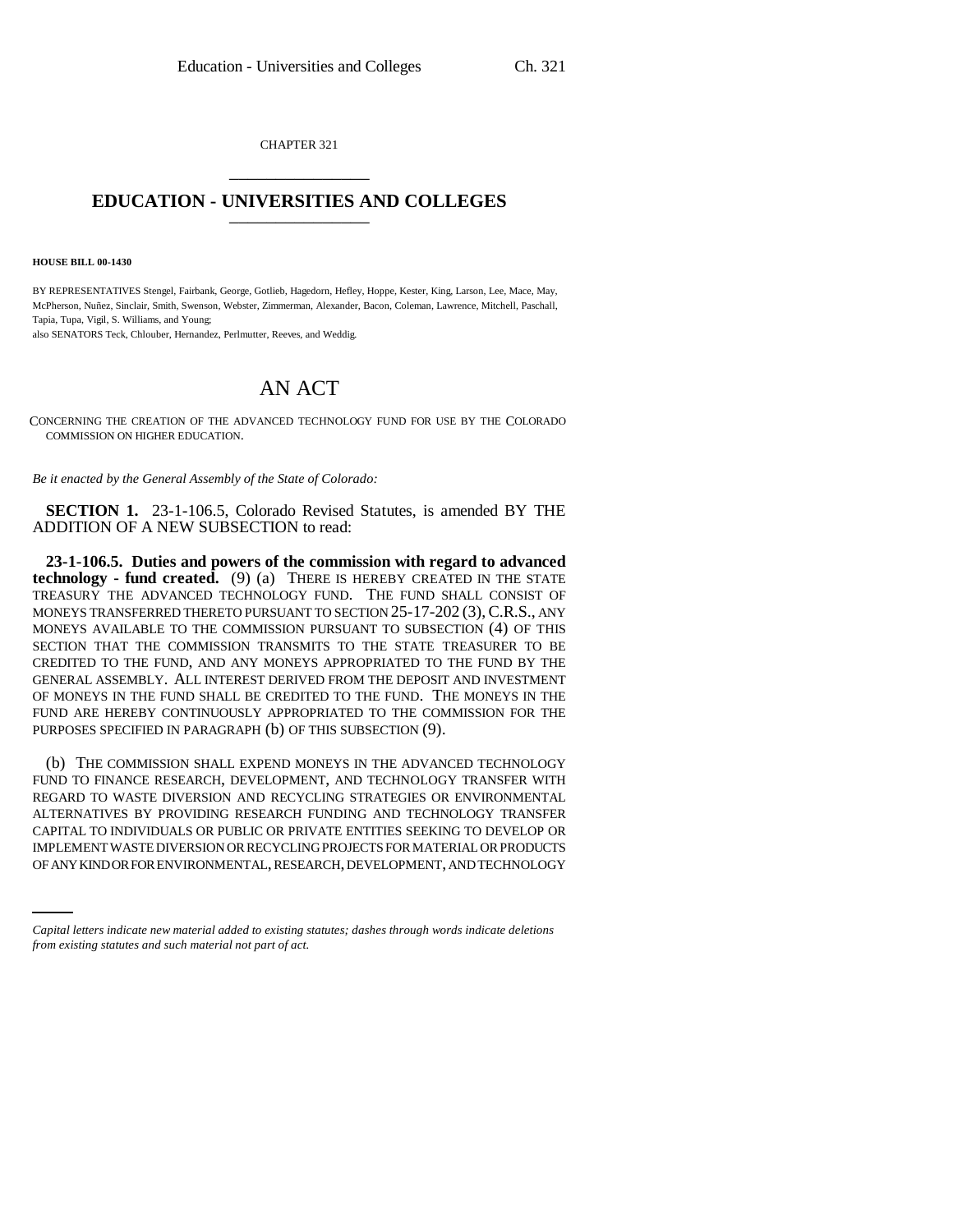Ch. 321 Education - Universities and Colleges

TRANSFER PROGRAMS IN THE STATE FOR MATERIALS AND PRODUCTS OF ANY KIND. THE COMMISSION SHALL ADOPT A POLICY FOR THE EXPENDITURE OF SUCH MONEYS WHICH SHALL CONTAIN PRIORITIES AND THE CRITERIA FOR PROVIDING RESEARCH FUNDING AND TECHNOLOGY TRANSFER.

(c) NOTWITHSTANDING ANY OTHER PROVISION OF THIS SUBSECTION (8), ANY MONEYS DEPOSITED IN THE ADVANCED TECHNOLOGY FUND PURSUANT TO SECTION 25-17-202 (3), C.R.S., SHALL BE USED SOLELY TO FINANCE RESEARCH, DEVELOPMENT, AND TECHNOLOGY TRANSFER WITH REGARD TO WASTE DIVERSION AND RECYCLING STRATEGIES, AND SHALL INCLUDE RESEARCH, DEVELOPMENT, AND TECHNOLOGY TRANSFER REGARDING WASTE TIRES.

(d) THE COMMISSION SHALL BIENNIALLY REPORT TO THE GENERAL ASSEMBLY ABOUT THE STATUS OF FINANCING THE EFFORTS DESCRIBED IN PARAGRAPHS (b) AND (c) OF THIS SUBSECTION (9), INCLUDING AN ASSESSMENT OF THE ACTIVITIES OF INDIVIDUALS OR ENTITIES RECEIVING GRANTS FROM THE FUND.

**SECTION 2.** 25-17-202 (1) (a) and (3), Colorado Revised Statutes, are amended to read:

**25-17-202. Waste tire recycling development fee - cash fund created.** (1) (a) (I) On and after January 1, 1994, AND PRIOR TO JULY 1, 2000, a recycling development fee of one dollar shall be collected on any waste motor vehicle tire for any passenger vehicle, including any truck, weighing less than fifteen thousand pounds. In addition, such fee shall be collected on truck tires, including truck tractor, trailer, and semitrailer, weighing more than fifteen thousand pounds; except that no fee shall be collected for tires that are recapped or otherwise reprocessed for use. The fee authorized by this section shall be collected only at such time as the owner of the tire delivers or transfers the waste tire to a retailer of new tires for disposal.

(II) ON AND AFTER JULY 1, 2000, THE RECYCLING DEVELOPMENT FEE DESCRIBED IN SUBPARAGRAPH (I) OF THIS PARAGRAPH (a) SHALL BE SEVENTY-FIVE CENTS.

(3) (a) The department of revenue shall transmit the fee with a report of its direct and indirect administrative costs in complying with this section to the state treasurer, who shall credit the same to the waste tire recycling development cash fund, which fund is hereby created. The general assembly shall make annual appropriations out of the fund to the department of revenue in an amount equal to the department of revenue's direct and indirect administrative costs, but which amount shall not exceed three and one-third percent of the total amount of fees transmitted to the treasurer. PRIOR TO JULY 1, 2000, the remaining moneys in the fund shall be subject to annual appropriation by the general assembly to the department of local affairs for allocation to the Colorado housing and finance authority for the purposes described in section 29-4-719.1 (2) (f), C.R.S., and to the division of local government for the purposes described in section 24-32-114, C.R.S., and in subsection (3.2) of this section.

(b) ON AND AFTER JULY 1, 2000, THE REMAINING MONEYS IN THE FUND SHALL BE SUBJECT TO ANNUAL APPROPRIATION BY THE GENERAL ASSEMBLY AS FOLLOWS:

(I) NO MORE THAN TWO-THIRDS SHALL BE APPROPRIATED TO THE DEPARTMENT OF LOCAL AFFAIRS FOR ALLOCATION TO THE DIVISION OF LOCAL GOVERNMENT FOR THE